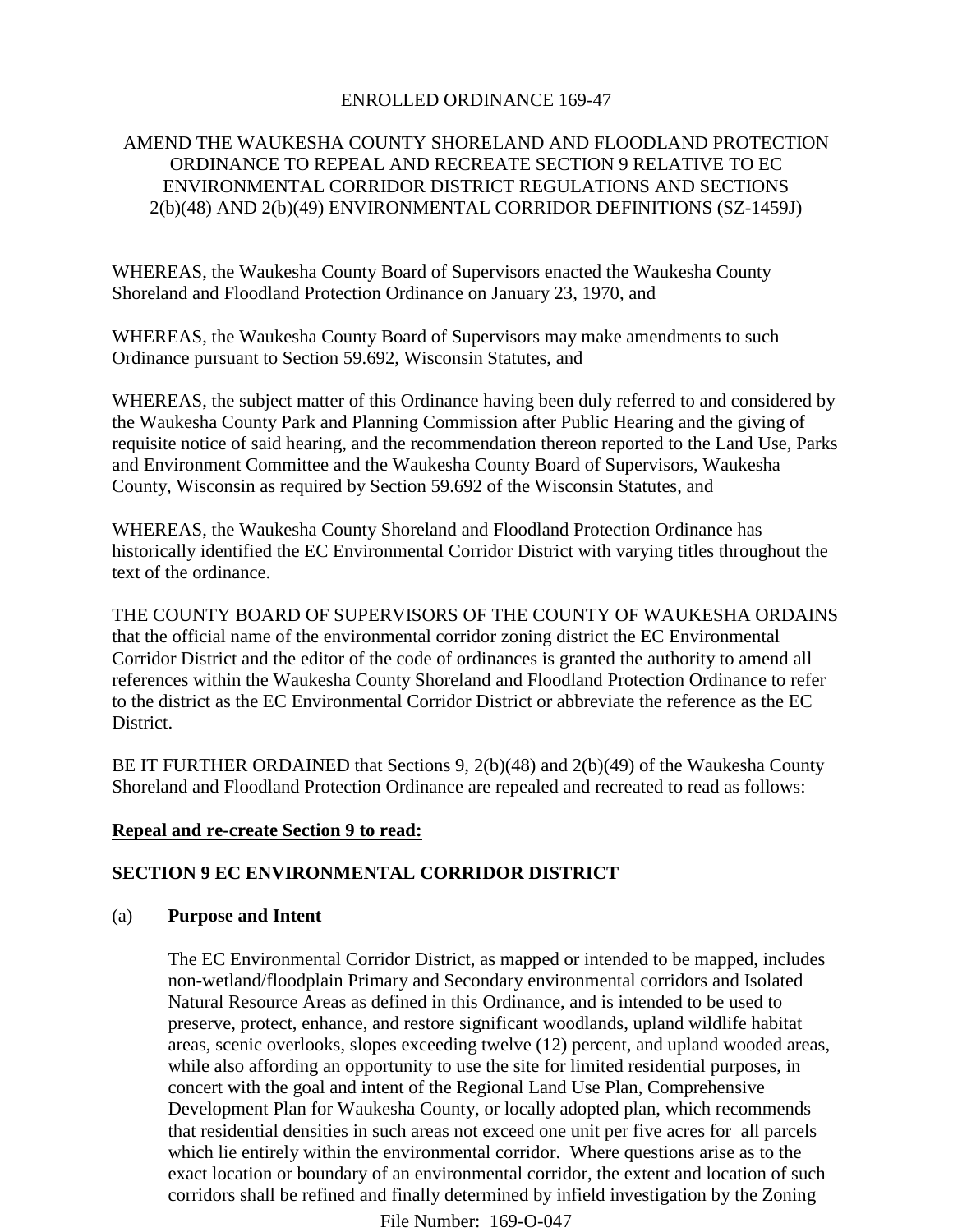Administrator or his/her designee, and a notation shall be made on the District Zoning map of the Waukesha County Shoreland and Floodland Protection Ordinance indicating that such a determination has been made for future reference and map amendment purposes.

# (b) **Use Regulations**

- 1. Any uses permitted in the C-1 Conservancy District with the following exceptions:
	- A. Whenever possible, pasturing and grazing of livestock shall be located outside of the environmental corridor.
	- B. The cultivation of agricultural crops, except silviculture when done in accordance with the use regulations outlined in the C-1 Conservancy District.
- 2. Single-family dwellings.
- 3. Keeping of poultry and livestock on not less than five (5) acres of land where there shall be no more than one head of livestock or twenty (20) poultry for the first three (3) acres of land, and one additional head of livestock or twenty (20) additional poultry for each additional one (1) acre of land thereafter. The keeping of hogs, male goats or fur-bearing animals shall not be permitted.
- 4. The following accessory buildings and uses, subject to the conditions specified:
	- A. Private garages, when located on the same lot, and not involving the conduct of a business; provided, however, that no private garage shall be erected unless that principal building to which such garage is an accessory use has been erected or is to be erected simultaneously with said garage.
	- B. Quarters for household or farm employees; provided, however, that such quarters shall be occupied only by individuals employed full time on the premises and their families.
	- C. Stables, barns, or poultry houses, which house livestock or poultry, shall not be less than fifty (50) feet from an adjacent property line.
- 5. A sign in accordance with Section 18(a)7.
- 6. Hobby kennel in accordance with Section 18(a)8.
- 7. Guesthouses are prohibited in the EC Environmental Corridor District.
- 8. The establishment and enhancement of public parks and recreation areas, wilderness or walk-in unimproved boat access sites, natural and outdoor education areas, historic and scientific areas, wildlife refuges, game preserves, and wildlife habitat areas, provided that any tree and vegetation removal and subsequent restoration done in the EC Environmental Corridor District and any improvements and/or construction shall be approved by the Zoning Administrator

File Number: 169-O-047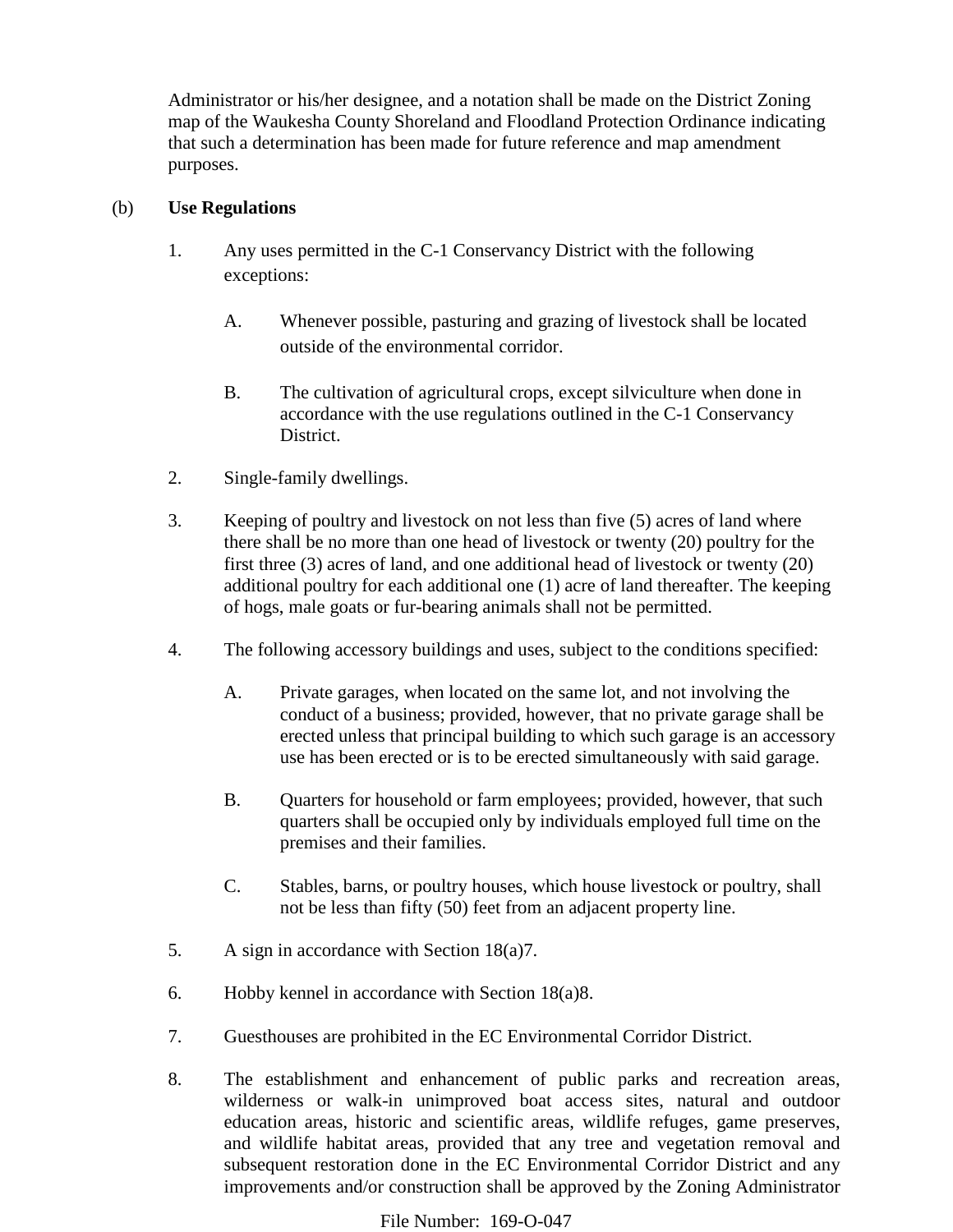before beginning any development activities. Vegetative restoration may be allowed within the corridor for the purpose of improving wildlife habitat or to otherwise enhance wildlife values provided all necessary permits are obtained and said activities shall only be approved after review and approval and issuance of all permits, as required. Roads and trails to service the recreational and wildlife areas, etc. may be permitted, but said roads and trails may not include vegetation removal or other construction activity within the corridor without obtaining all approvals, as required.

## (c) **Building Location**

- 1. Setback: Fifty (50) feet minimum.
- 2. Offset: Thirty-five (35) feet minimum. In the case of existing legal nonconforming principal or accessory structures that are less than the required thirtyfive (35) foot minimum, an extension or addition may be allowed closer than thirty-five (35) feet as long as said extension or addition does not extend or encroach closer to the side lot line than the existing structure to which it is attached, at its closest point as measured in this Ordinance, and in no case shall be less than twenty (20) feet unless a Special Exception is granted by the Board of Adjustment to allow such extension or addition, and with the requirement that all of the disturbance regulations of Section 9 of this Ordinance be met as applicable.
- 3. Shore Setback: Seventy-five (75) feet minimum.

# (d) **Height Regulations**

- 1. Principal Building: Thirty-five (35) feet maximum.
- 2. Accessory Building:
	- A. Farm: Sixty (60) feet maximum.
	- B. Other: Fifteen (15) feet maximum.

## (e) **Area Regulations**

- 1. Floor Area:
	- A. Minimum Required
		- i. First floor: Eight hundred and fifty (850) square feet.
		- ii. Total: Eleven hundred (1,100) square feet.
	- B. Maximum F.A.R. permitted: Lots that are less than two (2) acres in area are restricted to a maximum F.A.R. of fifteen (15) percent.
- 2. Lot size:
	- A. Minimum area: The overall density of parcels lying entirely within the environmental corridor shall be not more than one (1) dwelling unit per File Number: 169-O-047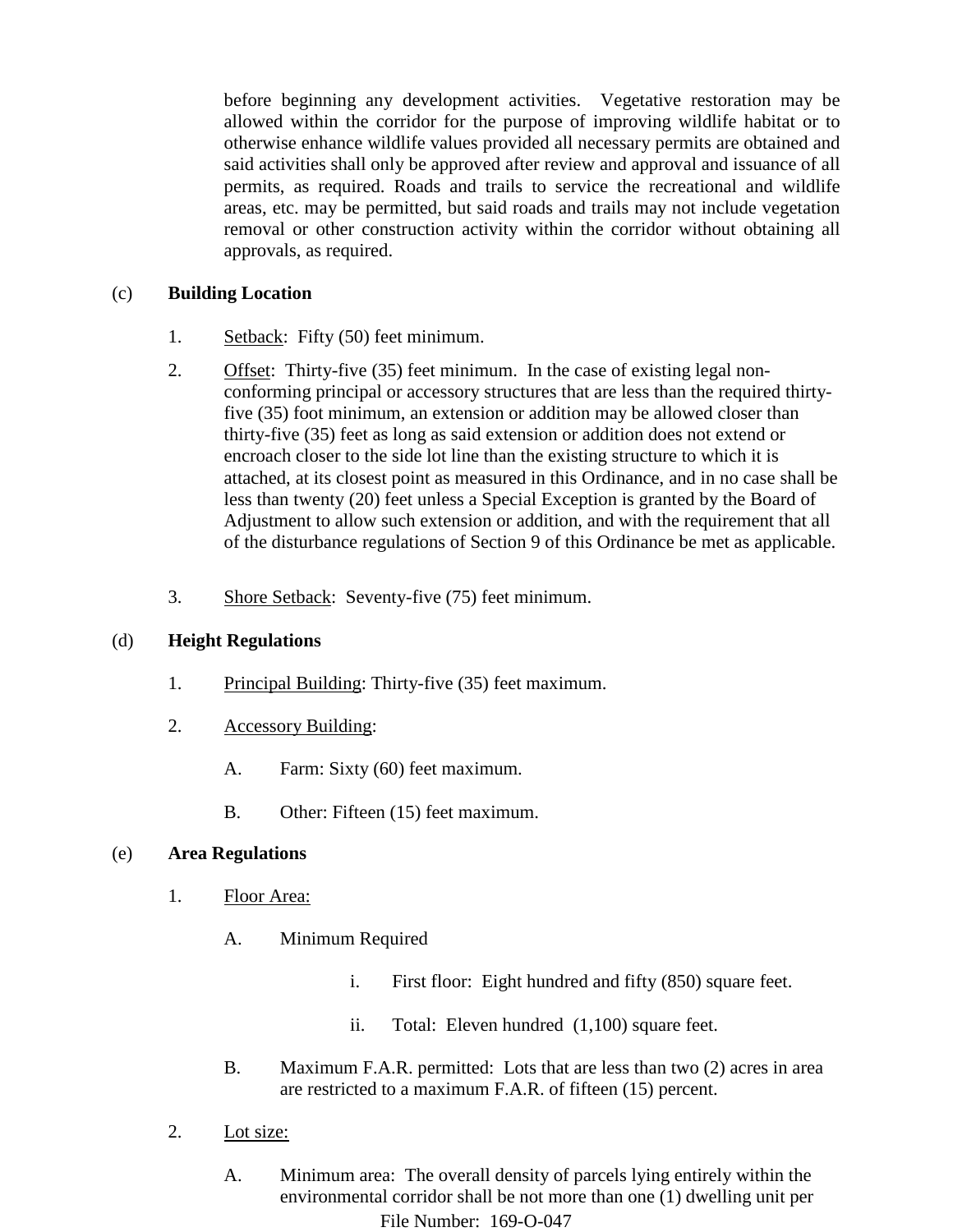five (5) acres of corridor area, with no lot area being less than two (2) acres in size. On parcels which contain area outside of the environmental corridor or partially within the environmental corridor and in a zoning category requiring less than a five (5) acre lot, the five (5) acre density requirement shall not apply and the lot can be the size required for that adjacent zoning category, as determined by the Zoning Administrator, as long as any land altering activity and/or building envelopes are located outside of the corridor area and appropriately restricted as such on the face of the Certified Survey Map, Subdivision Plat or other document approved by the Waukesha County Park and Planning Commission or the Zoning Administrator and recorded in the office of the Register of Deeds. The overall goal of this requirement is to obtain a maximum density of building activity within the environmental corridor of not more than one (1) dwelling unit for each five (5) acres of environmental corridor lands.

B. Lands which lie within a larger parcel or tract of land, the remainder of which is zoned either A-P Agricultural Land Preservation District or A-T Agricultural Land Preservation Transition District, shall have a minimum (gross) parcel size of thirty-five (35) acres.

## 3. Preservation of Open Space:

- A. For parcels lying entirely within the EC Environmental Corridor District, no open space regulation shall apply. However, the maximum area of disturbance in the EC Environmental Corridor District for all land altering activities and vegetative removal, including building sites, septic areas, and drive areas, shall be the greater of 15,000 square feet or fifteen (15) percent of a parcel's area, up to a maximum of 32,670 square feet, and a deed restriction shall be recorded in the office of the Register of Deeds describing the permitted area of disturbance at time of Zoning Permit issuance.
- B. For parcels which lie partially within and partially outside of the EC Environmental Corridor District, the area of disturbance as described in Section 3(A) above shall be limited to that area outside of the EC Environmental Corridor District unless otherwise permitted by a building envelope on a certified survey map, subdivision plat, or other document, or unless the developable area of a parcel (that area that is not constrained by zoning district setback and offset requirements and that is located outside of the EC Environmental Corridor District) is less than the greater of 15,000 square feet or fifteen (15) percent of the area of a parcel, up to a maximum of 32,670 square feet.

If the developable area on a lot is less than the above specified thresholds, a maximum area of disturbance within the EC Environmental Corridor District, as described in Section 3(A) above, up to the amount of area needed to achieve a 15,000 square foot developable area or a developable area of up to fifteen (15) percent of the area of the parcel, up to a maximum of 32,670 square feet of disturbance area, as described in Section 3(A) above, may be permitted by the Zoning Administrator provided a deed restriction is recorded in the office of the Register of Deeds describing and authorizing the area of disturbance. The maximum

File Number: 169-O-047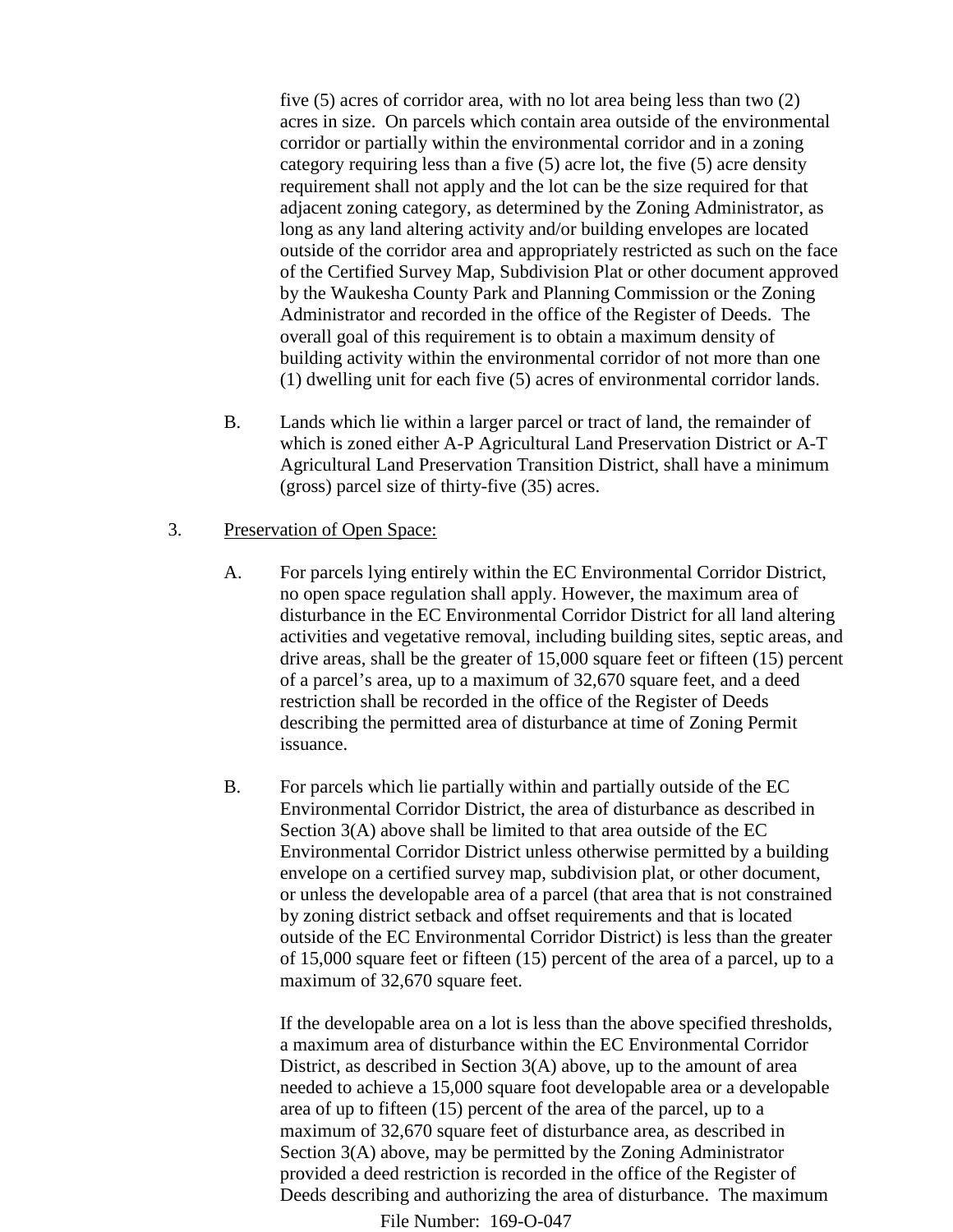area of disturbance within the environmental corridor portion of such a lot shall be determined by calculating the available developable area that is located outside of the environmental corridor and subtracting the available developable area from the above described 15,000 square foot or 15% threshold.

## 4. Tree and Vegetation Cutting and Removal:

A. All tree and native brush and understory vegetation cutting and removal within the EC Environmental Corridor District shall require a Zoning Permit in accordance with Section 3(d)9 of this Ordinance, with the following exceptions:

The removal of invasive species or the removal of vegetation necessitated by the extension of utilities to public or private property shall not require a Zoning Permit. In addition, the Zoning Administrator may waive Zoning Permit requirements for tree cutting or vegetation removal in the event of widespread storm damage or for the cutting of trees that present a safety hazard.

B. Except for those activities conducted in accordance with the provisions of Section 9(e)3 above, tree and vegetation cutting and removal in the EC Environmental Corridor District shall be limited to the cutting and removal of dead, dying, and diseased trees or vegetation; the cutting and removal of invasive species; the cutting and removal of trees and vegetation related to the implementation of a forest management plan approved by the Zoning Administrator or his/her designee; and the tree and vegetation cutting and removal shall be conducted in accordance with the applicable provisions of Section 3(d)9 of this Ordinance, in order to protect natural beauty and wildlife habitat and to prevent erosion. Cutting and removal activities must demonstrate enhancement of the environmental corridor. The Zoning Administrator may consult with natural resource experts at the Southeastern Wisconsin Regional Planning Commission or other governmental agencies to determine the appropriateness of the proposed cutting or removal activities and to solicit recommendations regarding any required re-planting or restoration requirements in order to ensure that the project does not have an adverse impact on the natural environment.

# **SECTION 2**

## **Repeal and re-create Section 2(48) to read:**

48. Environmental Corridors: Environmental corridors (Primary, Secondary, and Isolated Natural Resource Areas) are concentrations of key significant natural resource elements including surface water such as lakes, streams, and rivers and their associated undeveloped floodlands and shorelands; woodlands, wetlands, and wildlife habitat; prairie remnants; areas of groundwater discharge and recharge; unfarmed wet, poorly drained and organic soils, rugged terrain and high relief topography; and significant geological formations and physiographic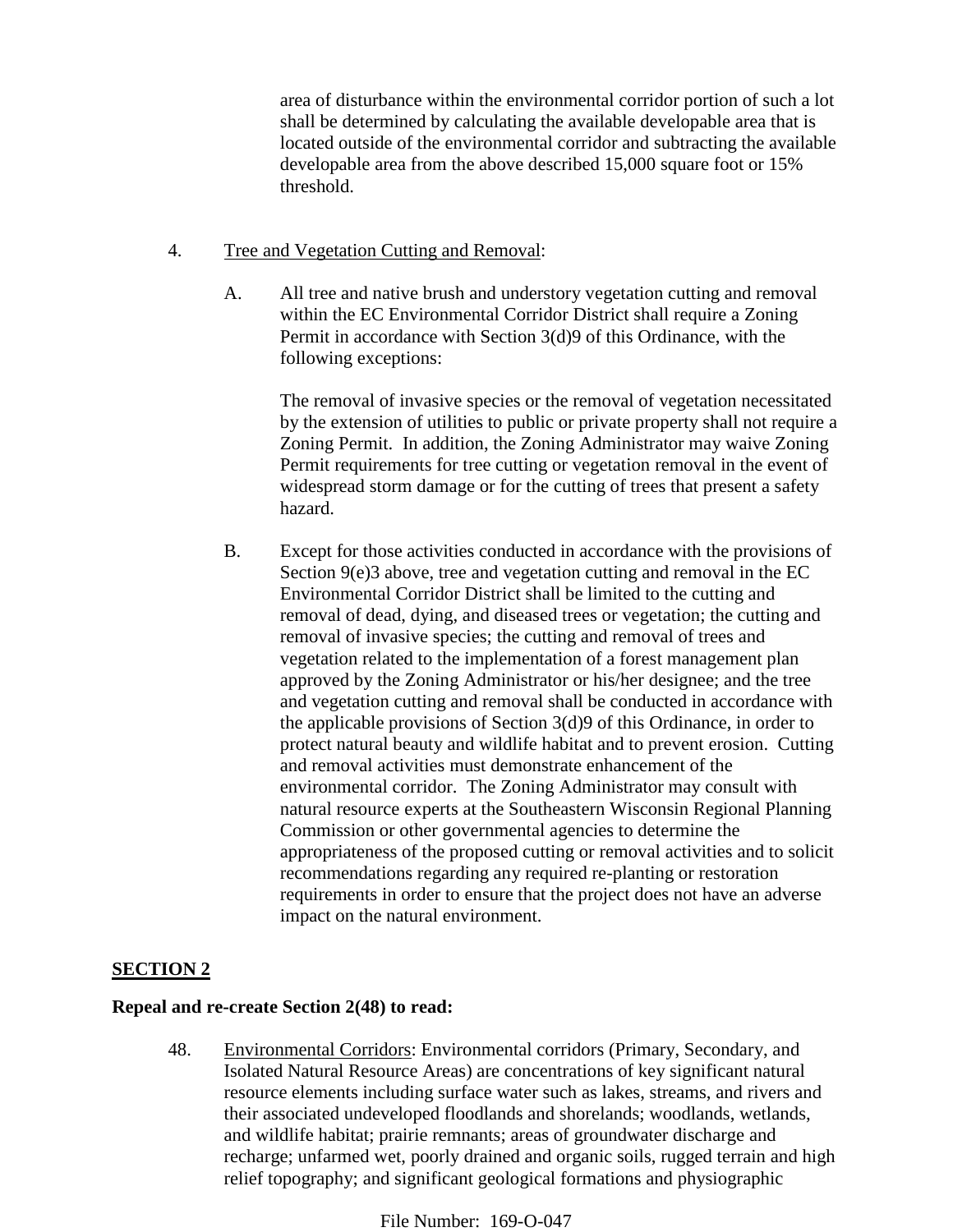features. In general, Primary Environmental Corridors are concentrations of significant natural resources at least 400 acres in area, at least two miles in length, and at least 200 feet in width. Secondary Environmental Corridors are concentrations of significant natural resources at least 100 acres in area and at least one mile in length (possibly smaller and shorter if considered a primary link). Isolated Natural Resource Areas are concentrations of significant natural resources at least five acres in area and at least 200 feet in width. Generalized environmental corridor boundaries are mapped by the Southeastern Wisconsin Regional Planning Commission, typically at five-year intervals, and precise boundaries are field delineated by or reviewed and approved by the Southeastern Wisconsin Regional Planning Commission Staff. A description of the processes for further defining and delineating Primary and Secondary Environmental Corridors and Isolated Natural Resource Areas is set forth in the Southeastern Wisconsin Regional Planning Commission's Technical Record, Volume 4, No. 2 and is incorporated herein by reference.

#### **Repeal and re-create Section 2(49) to read:**

49. Environmentally significant areas: Environmentally significant areas are lands which are zoned as C-1 Conservancy District, A-E Exclusive Agricultural Conservancy District, or EC Environmental Corridor District, or are designated as Primary Environmental Corridor, Secondary Environmental Corridor, or Isolated Natural Resource area on the Waukesha County Comprehensive Development Plan.

BE IT FURTHER ORDAINED that this Ordinance shall become effective upon passage and publication.

BE IT FURTHER ORDAINED that all Ordinances inconsistent with or in contravention of the provisions of this Ordinance are hereby repealed.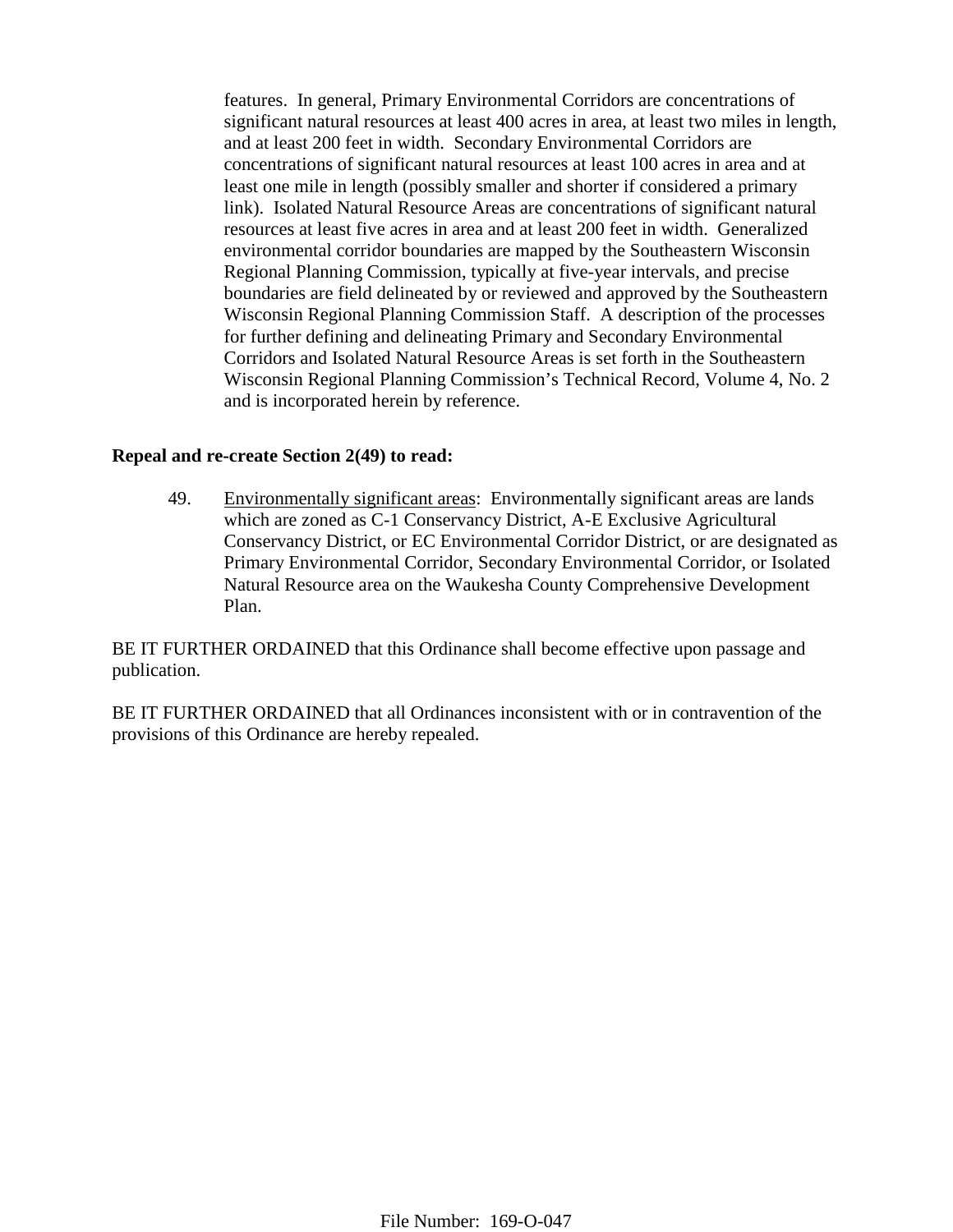AMEND THE WAUKESHA COUNTY SHORELAND AND FLOODLAND PROTECTION ORDINANCE TO REPEAL AND RECREATE SECTION 9 RELATIVE TO EC ENVIRONMENTAL CORRIDOR DISTRICT REGULATIONS AND SECTIONS 2(b)(48) AND 2(b)(49) ENVIRONMENTAL CORRIDOR DEFINITIONS (SZ-1459J)

Presented by: Land Use, Parks, and Environment Committee

Walter L. Kolb, Chair **Jim** Batzko Jenni fer Grant Eric Highum Pauline T. Jaske Insalt Thomas J. Schellinger

The foregoing legislation adopted by the County Board of Supervisors of Waukesha County, Wisconsin, was presented to the County Executive on:

| Date: | 8/2/2/14 | .<br>(Albert Nouset           |
|-------|----------|-------------------------------|
|       |          | Kathleen Novack, County Clerk |

The foregoing legislation adopted by the County Board of Supervisors of Waukesha County, Wisconsin is hereby:

| WISCONSIN, IS RETURN.<br>Approved:<br>Vetoed:<br>Date: | Jamett! Vichar |  |
|--------------------------------------------------------|----------------|--|
|                                                        |                |  |

Daniel P. Vrakas, County Executive

169-0-047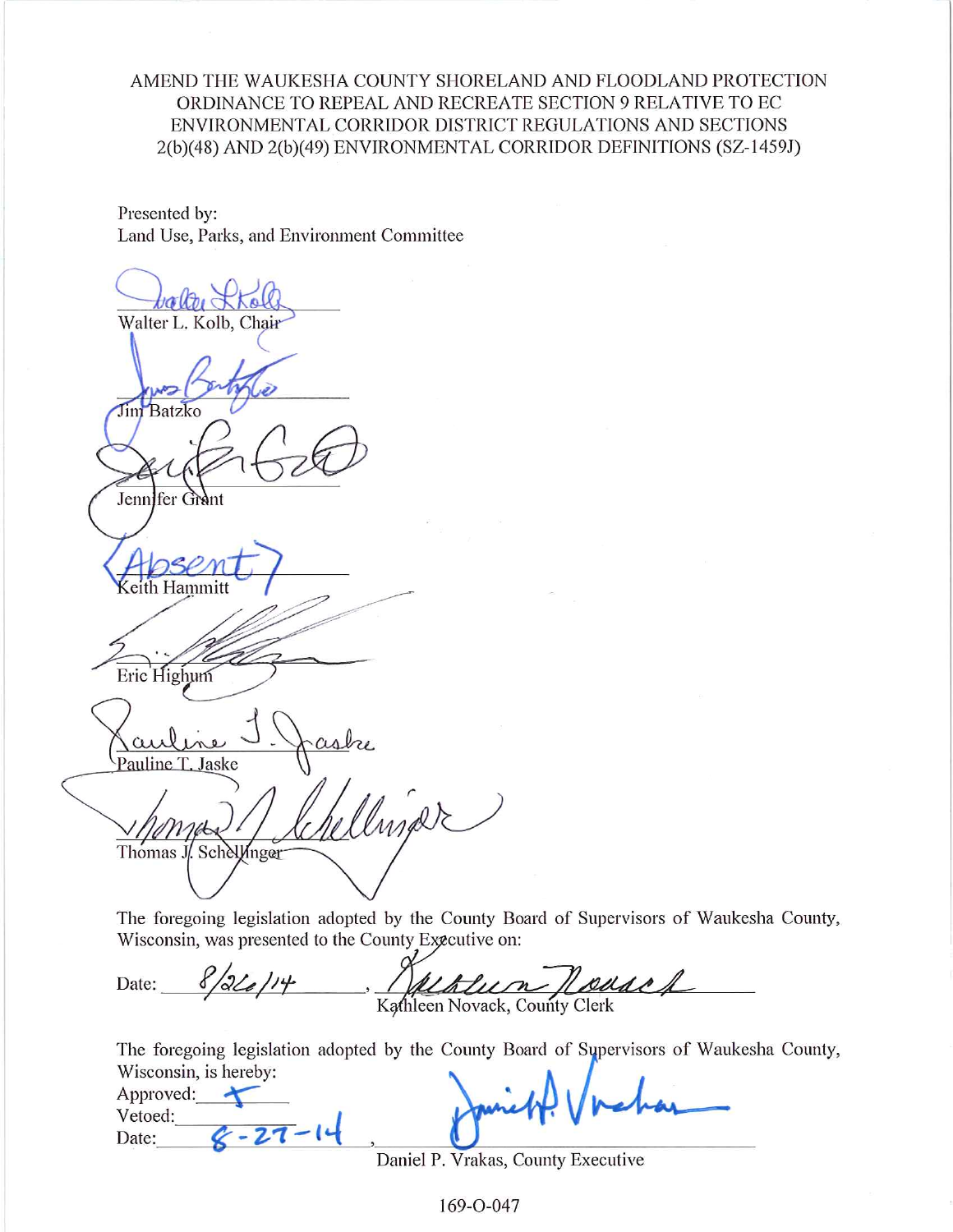#### WAUKESHA COUNTY BOARD OF SUPERVISORS

 $\mathcal{L}^{\text{max}}(\mathcal{L}^{\text{max}})$ 

 $\mathcal{L}^{\mathcal{L}}$  .

 $\overline{V}$ 

DATE-08/26/14

MUMBER-1690047

|  | 1 R. KOLBAYE        |
|--|---------------------|
|  | 3 R. MORRISAYE      |
|  | 5 J. BRANDTJENAYE   |
|  | 7 J. GRANTAYE       |
|  | 9 J. HEINRICHAYE    |
|  | 11 C. HOWARDAYE     |
|  | 13 P. DECKERAYE     |
|  | 15 W. KOLB.  AYE    |
|  | 17 D. PAULSONAYE    |
|  | 19 K. CUMMINGSAYE   |
|  | 21 W. ZABOROWSKIAYE |
|  | 23 K. HAMMITT       |
|  |                     |

25 G. YERKE..........AYE

2 D. Zimmermann.....AYE 4 J. BATZKO.........AYE  $6$  J. WALZ...........AYE 8 E. HIGHUM.........AYE 10 D. SWAN...........AYE 12 P. WOLFF..........AYE 14 C. PETTIS.........AYE 16 M. CROWLEY........AYE 18 L. NELSON.........AYE 20 T. SCHELLINGER....AYE 22 P. JASKE. ......... AYE 24 S. WHITTOW........

TOTAL AYES-23

CARRIED\_\_\_\_\_\_\_



TOTAL NAYS-00

DEFEATED\_\_\_\_\_\_

TOTAL VOTES-23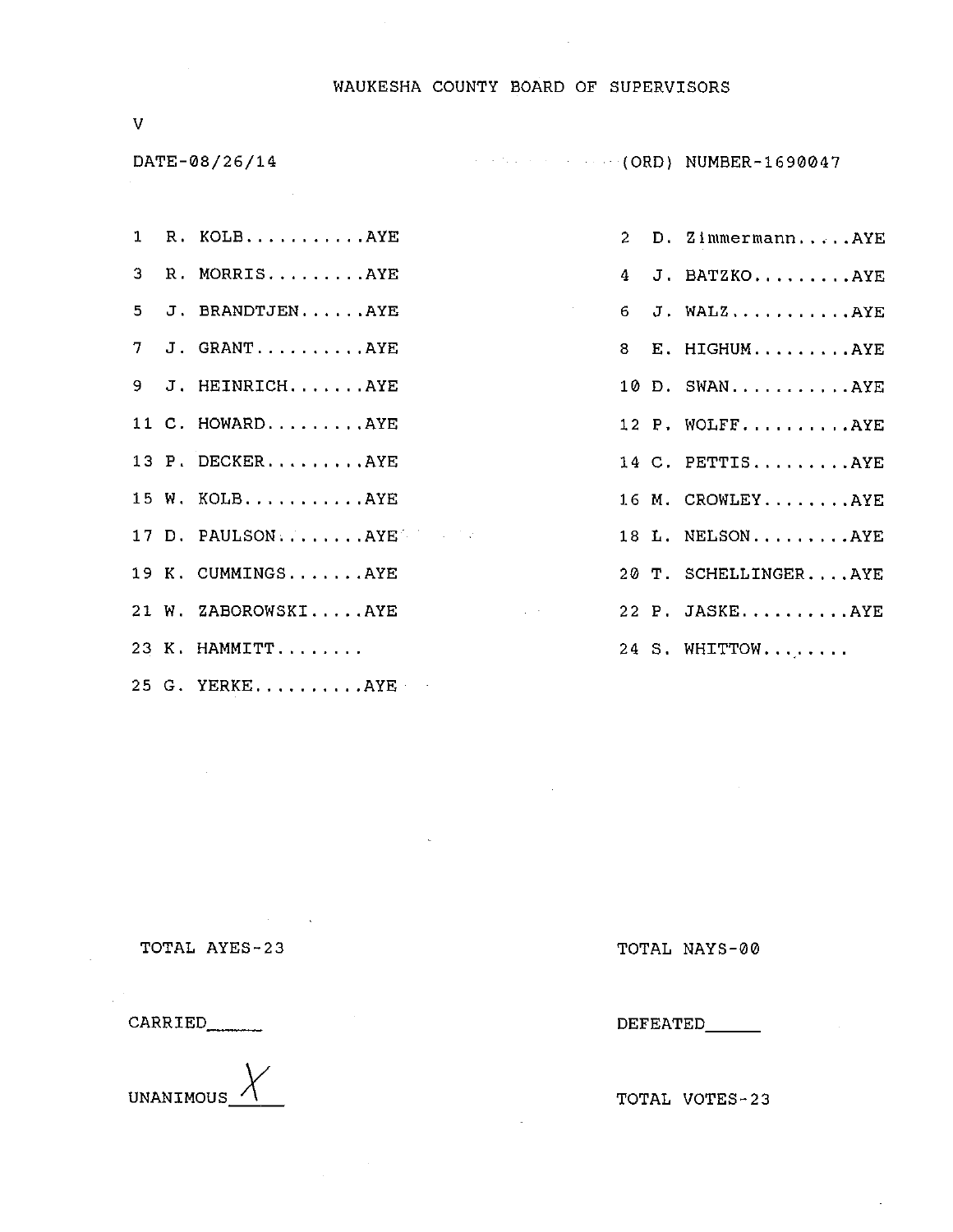AMEND THE WAUKESHA COUNTY SHORELAND AND FLOODLAND PROTECTION ORDINANCE TO REPEAL AND RECREATE SECTION 9 RELATIVE TO EC ENVIRONMENTAL CORRIDOR DISTRICT REGULATIONS AND SECTIONS 2(b)(48) AND 2(b)(49) ENVIRONMENTAL CORRIDOR DEFINITIONS (SZ-1459J)

Presented by: Land Use, Parks, and Environment Committee

Walter L. Kolb, Chair **Jim** Batzko Jenni fer Grant Eric Highum Pauline T. Jaske Insalt Thomas J. Schellinger

The foregoing legislation adopted by the County Board of Supervisors of Waukesha County, Wisconsin, was presented to the County Executive on:

| Date: | 8/2/2/14 | .<br>(Albert Nouset           |
|-------|----------|-------------------------------|
|       |          | Kathleen Novack, County Clerk |

The foregoing legislation adopted by the County Board of Supervisors of Waukesha County, Wisconsin is hereby:

| WISCONSIN, IS RETURN.<br>Approved:<br>Vetoed:<br>Date: | Jamett! Vichar |  |
|--------------------------------------------------------|----------------|--|
|                                                        |                |  |

Daniel P. Vrakas, County Executive

169-0-047